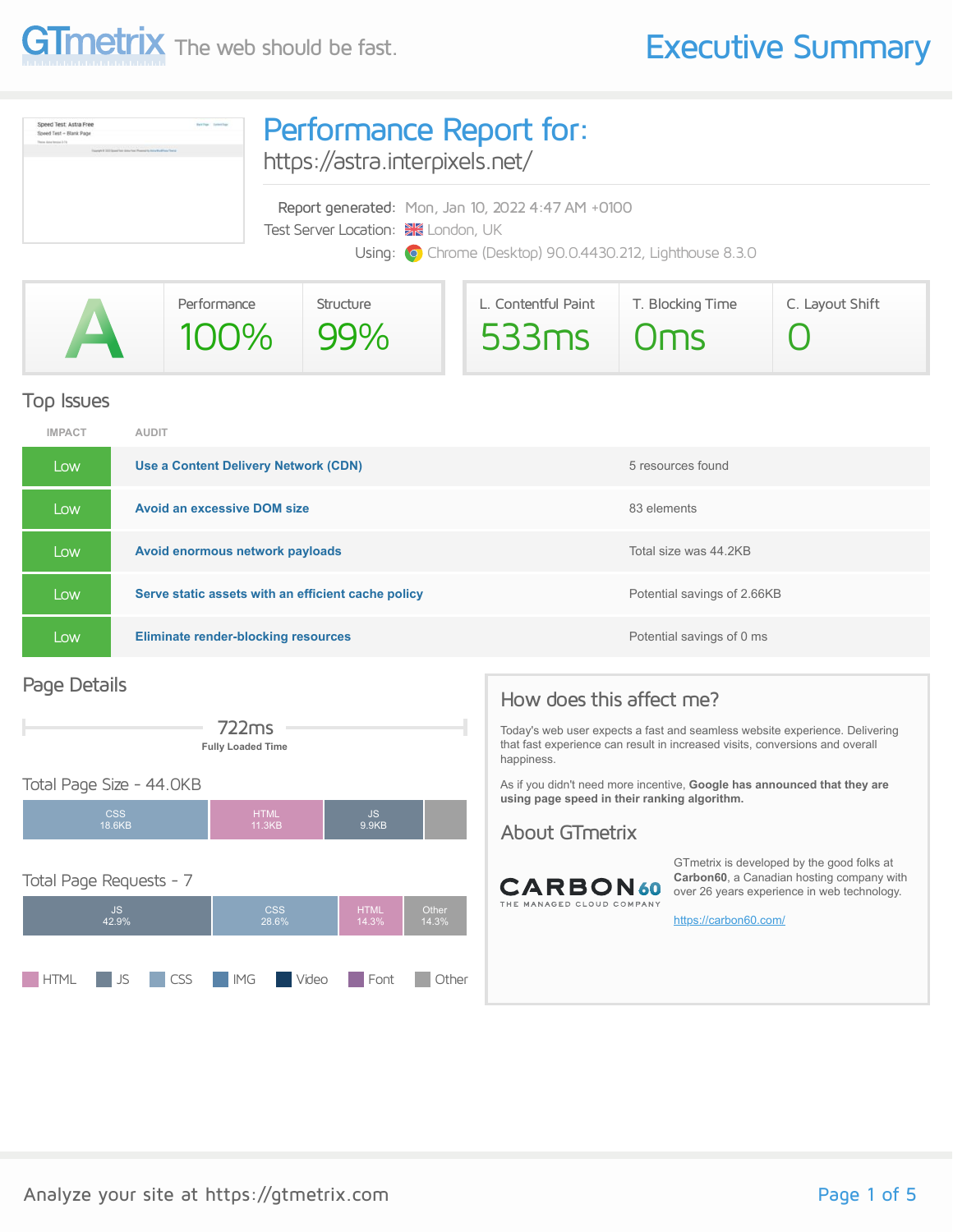

#### Page scores



#### Page metrics



#### Page sizes and request counts

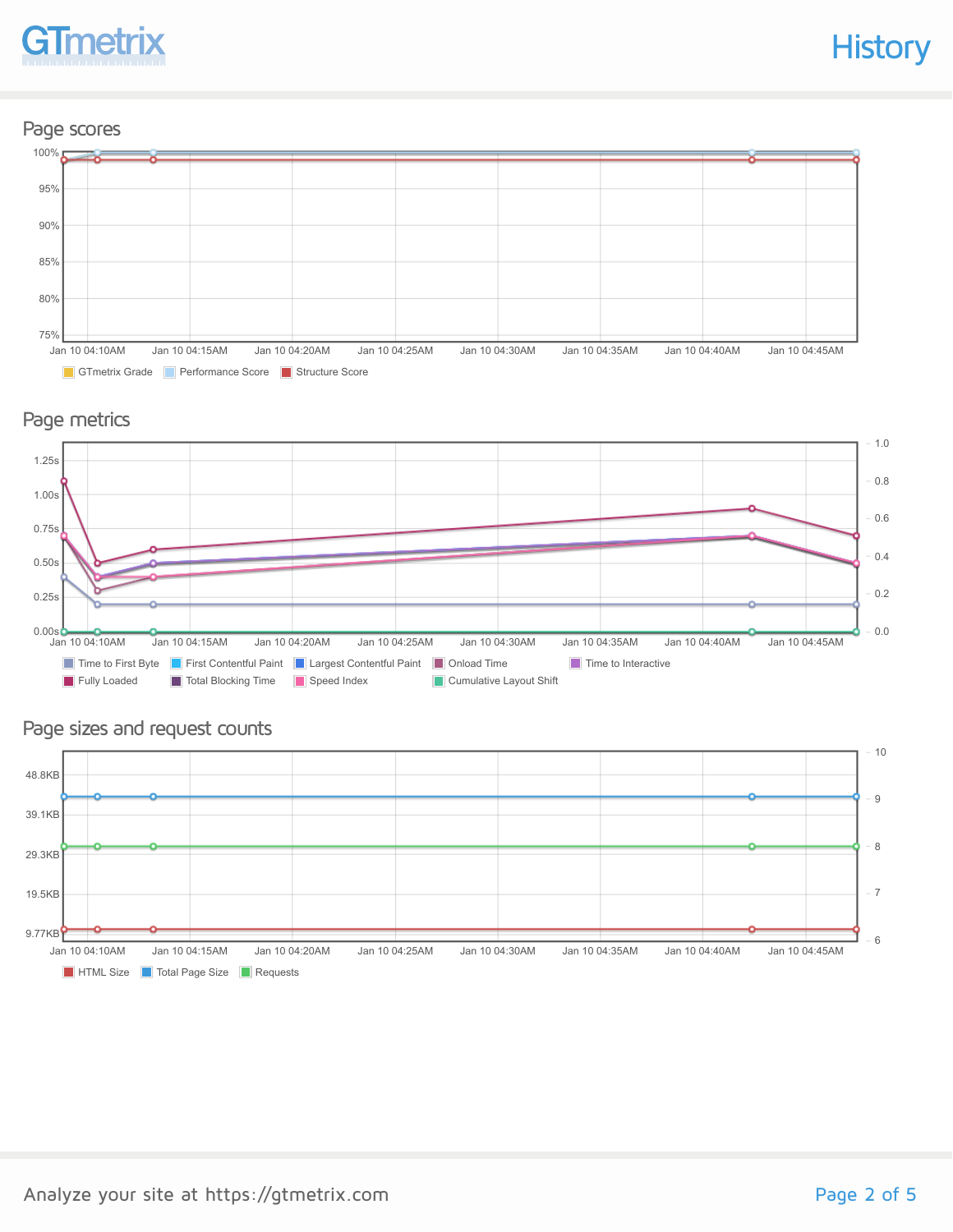# GTmetrix

The waterfall chart displays the loading behaviour of your site in your selected browser. It can be used to discover simple issues such as 404's or more complex issues such as external resources blocking page rendering.

#### **Speed Test: Astra Free – Just another WordPress site**

|                                                                                | 200 | astra.interpixels.net | 11.0KB | 237ms            |                  |
|--------------------------------------------------------------------------------|-----|-----------------------|--------|------------------|------------------|
| main.min.css?ver=3.7.6                                                         | 200 | astra.interpixels.net | 8.17KB | 21ms             |                  |
| style.min.css?ver=5.8.3                                                        | 200 | astra.interpixels.net | 10.4KB | 24 <sub>ms</sub> |                  |
| frontend.min.js?ver=3.7.6                                                      | 200 | astra.interpixels.net | 3.97KB | 28 <sub>ms</sub> |                  |
| wp-embed.min.js?ver=5.8.3                                                      | 200 | astra.interpixels.net | 934B   | 30 <sub>ms</sub> |                  |
| wp-emoji-release.min.js?ver=5.8.3                                              | 200 | astra.interpixels.net | 4.98KB | 22ms             |                  |
| favicon.ico                                                                    | 302 | astra.interpixels.net |        |                  | 152ms            |
| w-logo-blue-white-bg.png                                                       | 200 | astra.interpixels.net | 4.02KB |                  | 14 <sub>ms</sub> |
| 43.5KB (218KB Uncompressed)<br>Fully Loaded 722ms (Onload 542ms)<br>8 Requests |     |                       |        |                  |                  |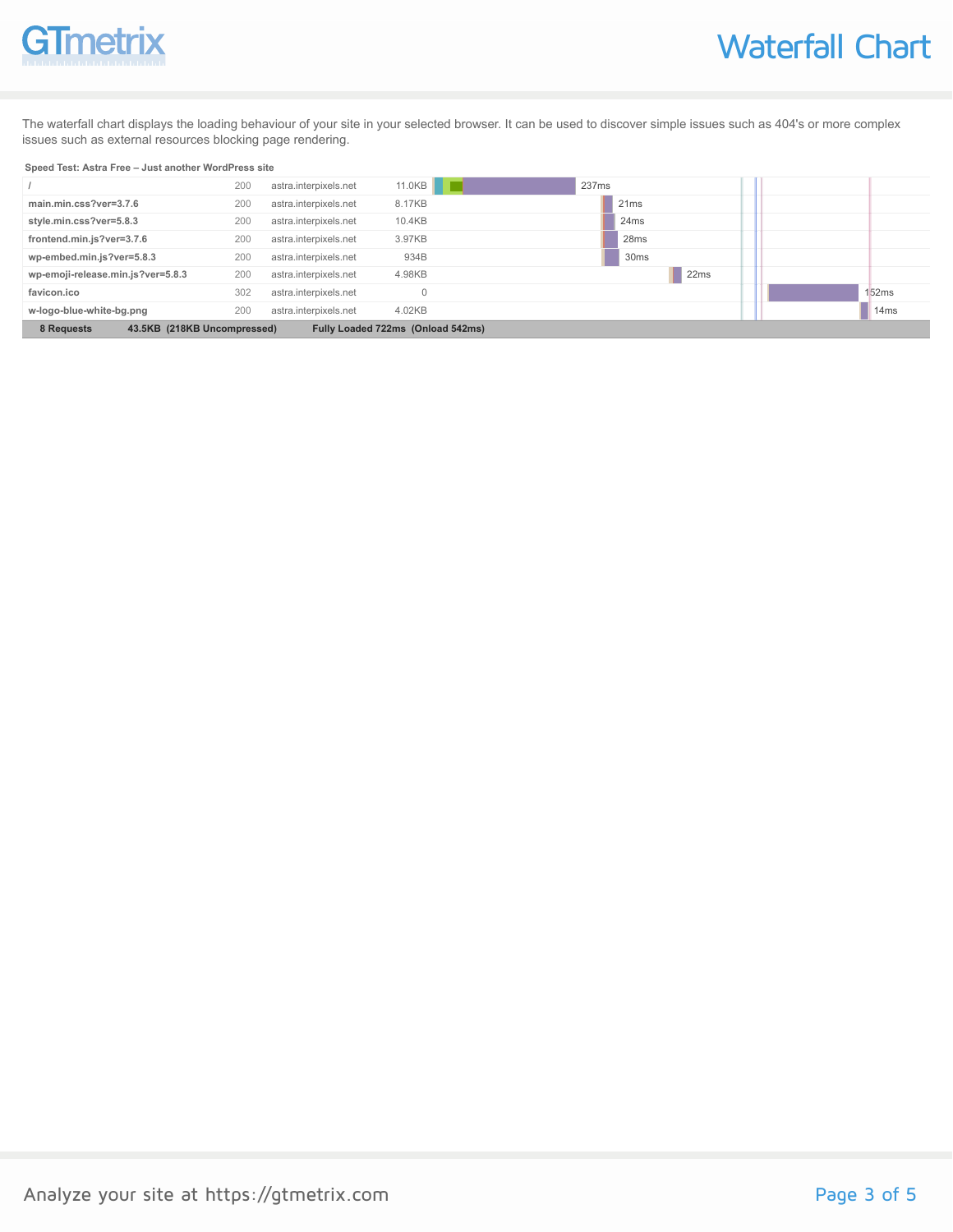

### **Performance**



#### Browser Timings

| Redirect    | Oms   | Connect  | 51ms  | Backend          | 184 <sub>ms</sub> |
|-------------|-------|----------|-------|------------------|-------------------|
| <b>TTFB</b> | 235ms | DOM Int. |       | 506ms DOM Loaded | 510 <sub>ms</sub> |
| First Paint | 533ms | Onload   | 542ms | Fully Loaded     | 722ms             |